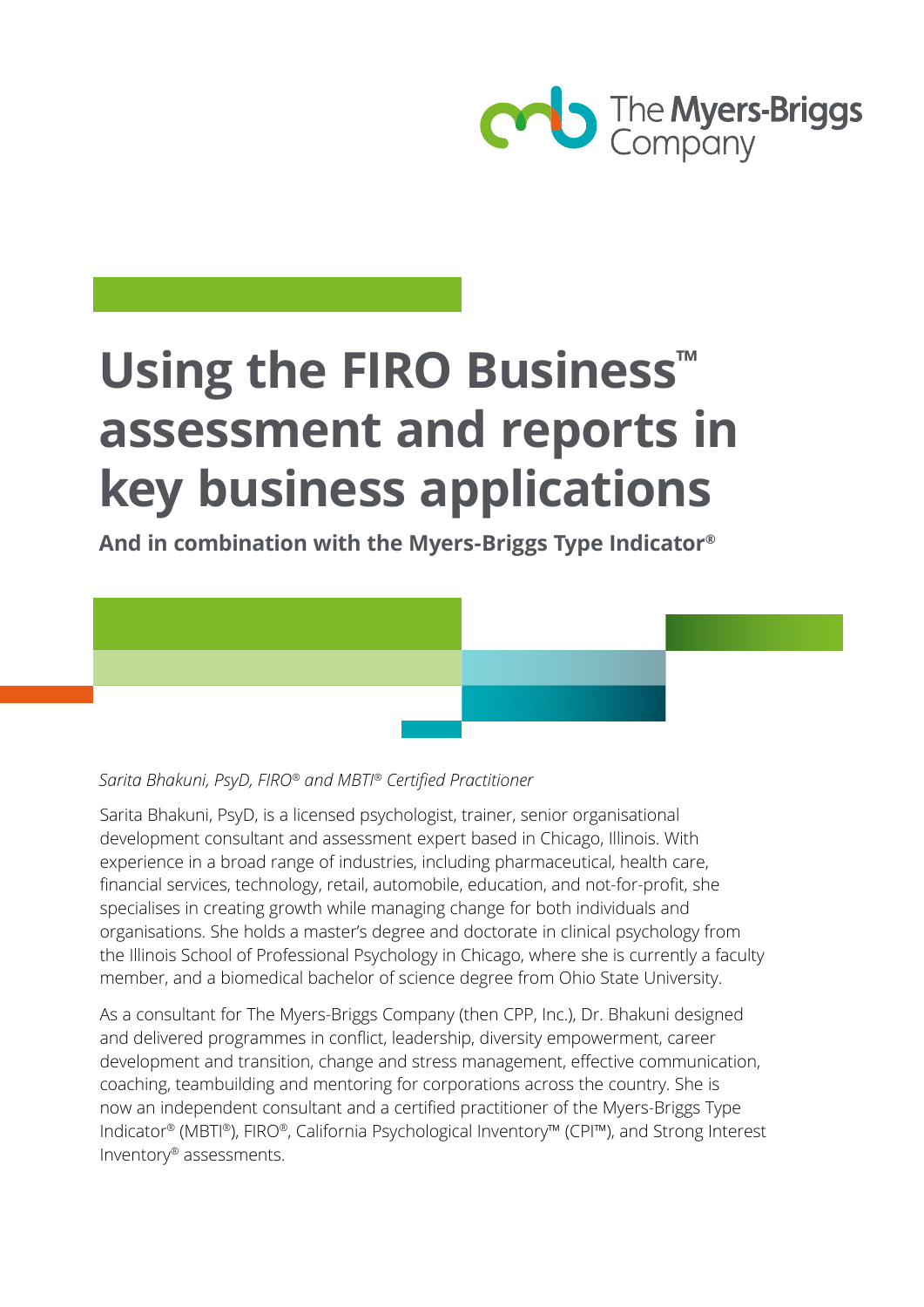# **Introduction**

Many leading organisations striving to maximise team performance and leadership effectiveness have used the Fundamental Interpersonal Relations Orientation–Behavior™ (FIRO-B®) instrument, developed in the late 1950s by William Schutz, to examine interpersonal needs and how needs affect behaviour.

Although the FIRO-B instrument is often used within organisational contexts, it was not developed specifically for business applications. Building on the history and reliability of the FIRO® model, a new tool has now been developed known as the FIRO Business™ assessment – an extension and updated version of the original FIRO-B assessment – to address the specific requirements of organisations. The FIRO Business™ instrument features:

- **-** New terms Involvement, Influence, and Connection – for the three interpersonal needs, to reflect their use in business contexts.
- **-** Percentile scoring based on an international norm sample to facilitate use globally.

The FIRO Business assessment can be used to help develop great leaders while improving organisational performance. It is particularly valuable to businesses because it quickly gathers key insights for relating to coworkers, managers and direct reports; influencing and negotiating; making decisions; and setting priorities. And, to support development professionals using the instrument, the FIRO Business assessment also features a complement of reports and support materials, including:

- **-** FIRO Business Profile
- **-** FIRO Business Leadership Report
- **-** FIRO Business Technical Guide
- **-** FIRO Business Leadership Report User's Guide
- **-** Introduction to the FIRO Business Instrument.

This suite of products makes the FIRO Business assessment ideal for use in key business applications, including leadership development, executive coaching, teambuilding and conflict management initiatives. Additionally, the FIRO Business assessment can be used in combination with the Myers-Briggs Type Indicator® (MBTI®), the most widely used personality assessment in the world. This white paper provides practitioners, L&D professionals and coaches with information on how to use the FIRO Business assessment and reports in these business applications, and as a complement to insights gained from the MBTI assessment.

## **Choosing between the FIRO-B and FIRO Business tools**

Organisations considering the use of an assessment based on the FIRO model can select either the FIRO-B or the FIRO Business assessment, using the following criteria.

## **FIRO-B selection criteria**

- **-** Organisations already using the FIRO-B assessment and its companion reports and experiencing positive results should continue using the FIRO-B assessment.
- **-** Organisations already using the FIRO-B and MBTI assessments in combination for leadership development (including use of the FIRO-B and MBTI Leadership Report) should continue using the FIRO-B assessment.
- **-** Professional coaches using the FIRO-B assessment with clients for individual or relationship counselling should continue using the FIRO-B assessment.

## **FIRO Business selection criteria**

- **-** Organisations that have used the FIRO-B assessment but require a tool specifically designed for use in business settings, with language that reflects the world of business, should consider using the FIRO Business assessment.
- **-** Multinational organisations and those organisations with a multicultural workforce should consider using the FIRO Business assessment; with scoring based on an international norm sample, this tool is ideal for use with a global workforce.
- **-** Professional coaches who work with individual clients for development specific to the work environment or business context should consider using the FIRO Business assessment.

Both the FIRO-B and FIRO Business assessments provide clients with valuable insights into interpersonal needs that drive behaviour. Using the selection criteria above will help ensure optimal results for the end user.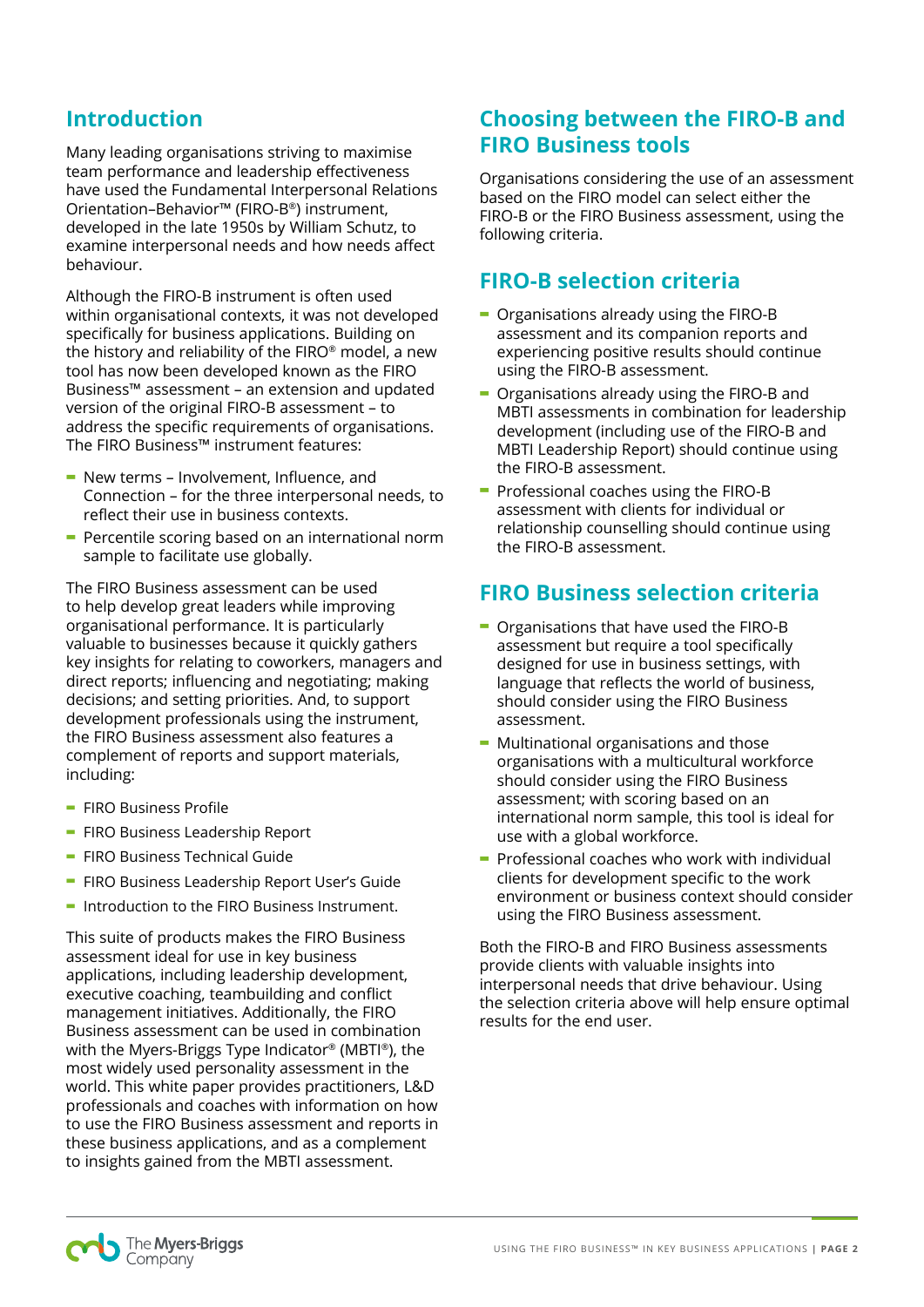# **Applications for leadership development**

We know that the concept of leadership is context dependent and situational. If we examine what drives leadership-related behaviours, we can trace it to needs and the satisfaction of those needs. Opportunities for work excellence flourish when leaders' interpersonal needs are satisfied. However, when those needs are unmet, challenges arise that can thwart their ability to lead effectively and to optimise the performance of the people and organisations they lead.

The FIRO Business assessment and the FIRO Business Leadership Report help leaders and potential leaders understand their behaviour, and provide an excellent foundation for moving development forward. Leaders' level of selfawareness provides the platform from which they make decisions, yet their performance depends largely on their ability and willingness to connect with others. At its core, leadership involves how individuals interact with their direct reports, peers, and managers.

Leaders' performance depends largely on their ability and willingness to connect with others

# **The FIRO Business and MBTI instruments – how they complement each other**

The MBTI instrument allows individuals to examine who they are at their core, by identifying four preferences indicating how they tend to direct their energy, take in information, make decisions, and deal with the external world. It explores how consistently they use those preferences, and also provides information on both interand intrapersonal dynamics. The FIRO Business instrument gives individuals a lens through which to view their interpersonal behaviour more closely. It measures their interpersonal needs for Involvement, Influence, and Connection, and provides information about how those needs impact their behaviours and relationships at work. Because it targets specific, measurable interpersonal behaviours, the FIRO Business instrument is an appropriate tool

for coaches and other professionals to use in an individual's leadership development.

# **Providing individual and group feedback for leadership development**

Results on the FIRO Business assessment provide answers to questions regarding many leadership applications. The FIRO Business™ Leadership Report is a narrative report providing a wealth of practical information that can be used to work through individual and group feedback sessions focused on relating to coworkers, managers and direct reports; handling negotiation and conflict; and making decisions and setting priorities. Presented are leadership development insights regarding an individual's strengths, preferences, challenges and developmental stretches. The FIRO Business Profile can be used in combination with the Leadership Report in instances where the presentation of FIRO Business normative or comparison data is helpful.

# **Suggested exercises for coaches to use with their clients**

Ask your client to write down five qualities they appreciate or respect about their mentor or another person in a leadership or management role. Then look at the FIRO Business percentile scores and interpretive categories (high, medium or low; also known as categorical scores), and talk about whether or not their behaviours interact with and affect their ability to demonstrate these qualities to others. For example, if your client feels their mentor or leader is generous in giving positive feedback to others, and the client has a low percentile score on Expressed Connection, ask them why they choose to behave differently towards others when they feel good about this behaviour directed towards them. Ask your client to provide specific examples, and then write down three things they will try to begin doing differently based on emulating their mentor or leader.

Look at your client's results and have a conversation about what they perceive to be the level of effectiveness of their behaviour. Ask for two things they could start, stop or continue doing in terms of their need for Involvement, Inclusion and Connection to improve their interpersonal style with others.

Ask your client to look at their percentile scores and interpretive categories from the FIRO

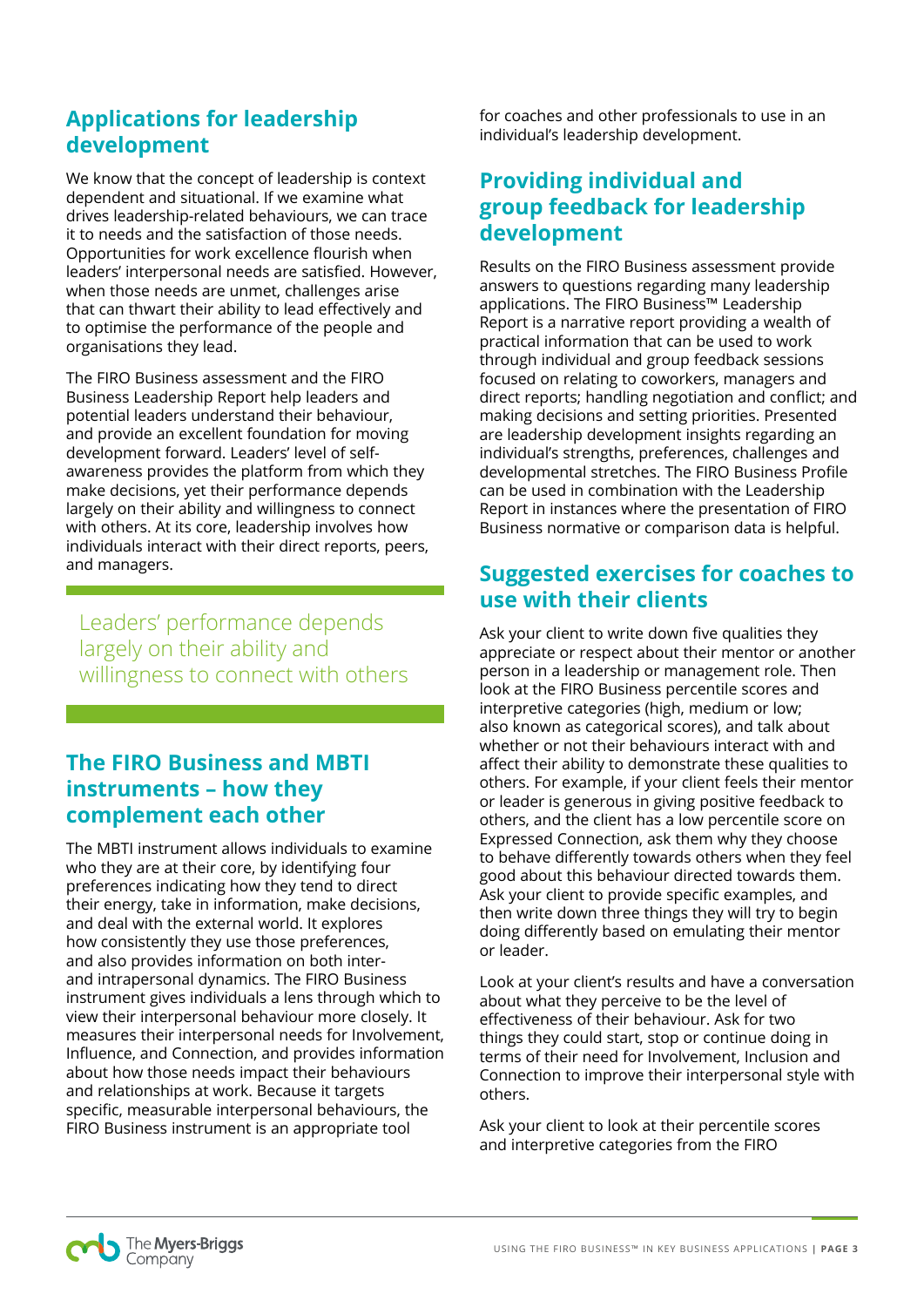Business Profile, and hypothesise how their level of effectiveness might be raised if they were to alter behaviours related to their wanted needs. What if they were to accept help from others on projects instead of going it alone? What if they were to collaborate with others as opposed to completingwork in isolation? What if they were to accept opportunities for more informal networking in the office (eg eating with others in the lunch room)? How could this potentially change the way others viewed them or the overall level of their visibility?

# **Applications for executive coaching**

The FIRO Business tool is derived from the FIRO-B model, which has often been used in development work around emotional intelligence, or EQ. As individuals rise within an organisation, EQ becomes an essential element of managing others and working with and through others. Often we see executives who display significant technical proficiency in their field, but who lack the ability to connect with and relate to other people. This is where a coach can come in and partner with them to help increase their self-awareness and level of effectiveness.

The FIRO Business can uncover behaviours that cause executives to get in their own way on the road to success

The FIRO Business assessment adds valuable information to the conversation between coaches and clients because it can uncover possible behaviours that cause executives to get in their own way on the road to success. Coaches can use their understanding of the needs for Involvement, Influence and Connection to examine growth and opportunities for developing or enhancing these valuable EQ competencies.

One key aspect of the FIRO Business™ Profile is that it indicates what individuals are expressing to others, and what they want from others in return. When clients are able to recognise the inconsistencies between what they want, what they are asking for, and what they are putting out for

others to perceive, the 'lightbulb' inevitably comes on and an opportunity for growth begins.

# **FIRO Business™ and MBTI instruments – how they complement each other**

Coaches frequently use the FIRO-B and MBTI instruments simultaneously to enhance or improve executives' communication, problemsolving, decision-making, project management and connection with others. The MBTI instrument can help people understand why and how individuals of one type might behave differently from individuals of another type, in a given situation. Further understanding of the mental functions – Sensing (S), iNtuition (N), Thinking (T) and Feeling (F) – can help them learn how better to express the best parts of themselves.

Coaches must also be able to help their clients identify behaviours that need to be improved or altered. Using the FIRO Business assessment, coaches can help their clients to understand what they might need from others in order to be invested in a relationship. In determining the specific need, coaches can then strategise either on managing the need situationally, or on trying to meet the need through a mutually satisfying relationship. Here are some examples of useful questions for coaches to ask their clients, based on results from each instrument.

From the FIRO Business instrument:

- **-** When engaged in relationships with others, are you likely to take the initiative in developing a relationship and direct the course your relationship takes?
- **-** How important is it for you to be recognised by others, and how do you feel when you are working for a manager who does not consistently acknowledge your contributions?
- **-** How comfortable are you with taking the lead and making decisions for others? Is this something you enjoy, and if so, do you allow space for others to collaborate with you in this process? How might others' perceptions of you improve if you changed your methods in this arena?

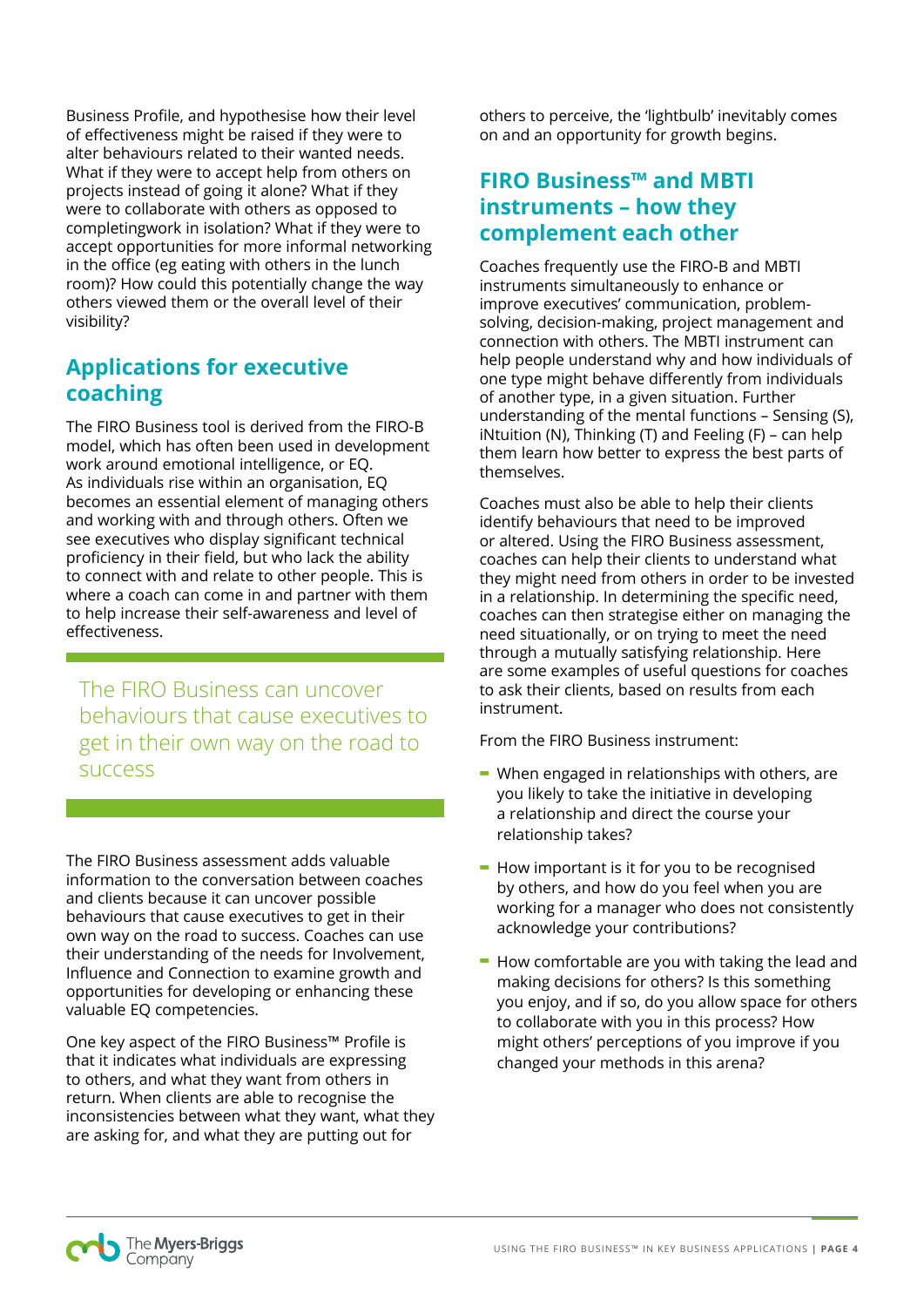- **-** Can you take direction from others when contributing to a team project? Or is it important for you to be in the driver's seat when it comes to decision-making? Has this issue had an impact on people's willingness to work with you on projects?
- **-** How important is it for you to feel liked and appreciated by your teammates? How is your work affected when this is not the case on your team?
- **-** When you work on a team where members enjoy time with each other outside work, how comfortable are you with joining in?

From the MBTI instrument:

- **-** How could you use your opposite preference, in terms of directing your energy to enhance your communication style with others? If you flexed
- **-** your preference for either Introversion or Extraversion, would it make a noticeable difference in your work relationships?
- **-** What keeps you from sharing your ideas with your team? How could you work on sharing your ideas and inserting your voice with others more regularly?
- **-** When learning new information for a project, are you asking the right questions to determine the steps needed for implementation?
- **-** Are you stepping back enough to see the big picture when strategising on projects?
- **-** In your decision-making process, are you more likely to base your decision on what is fair, or on how people are going to be affected? How does that influence your work?
- **-** Do you sometimes favour logic in making decisions rather than looking at who needs to participate to make the project successful?
- **-** Are you comfortable with ambiguity when you begin a project, or do you need an outline with scope and steps to begin your work?
- **-** Do your creative process and spontaneity enhance or detract from your ability to complete projects in a timely manner?

# **Providing individual and group feedback for executive coaching using the FIRO Business Profile**

Coaching is typically conducted one to one, though at times coaches are brought in to train an entire group to enhance their effectiveness. Here are some of the factors coaches should consider when using the FIRO Business assessment and the FIRO Business Profile Report with a client:

- **-** On which Expressed and Wanted needs did the client score highest, or lowest?
- **-** Are these scores drastically higher or lower than the other scores, or just a little bit different?
- **-** Based on these scores, what might be one of the client's unsatisfied needs?
- **-** Is the client's Total Expressed Need score high or low?
- **-** If the client is someone who needs to interact with people on a regular basis, is that need being satisfied in their role as executive?
- **-** If the client is not being recognised for their contributions to a team, are they giving themselves a voice and expressing what they want and need from others?
- **-** If the client is taking on too much, are they afraid of the consequences of setting limits and saying no?
- **-** Is the client's level of collaboration with others high enough that they are getting the visibility they seek in terms of recognition of their accomplishments?
- **-** If the client is having a difficult time moving up in the organisation, what are the performance gaps that might be showing up as unsatisfied needs on their profile?

Additional resources can be used to help identify some of the client's opportunities for development as indicated by the scores. Table 35 in the FIRO Business Technical Guide summarises significant correlations between FIRO Business scores and Adjective Check List items. The Adjective Check List, or ACL, uses 300 common adjectives or phrases to describe a person's characteristics or attributes. When FIRO Business and ACL results are compared, consistencies between descriptions and behaviours can verify or refute hypotheses generated from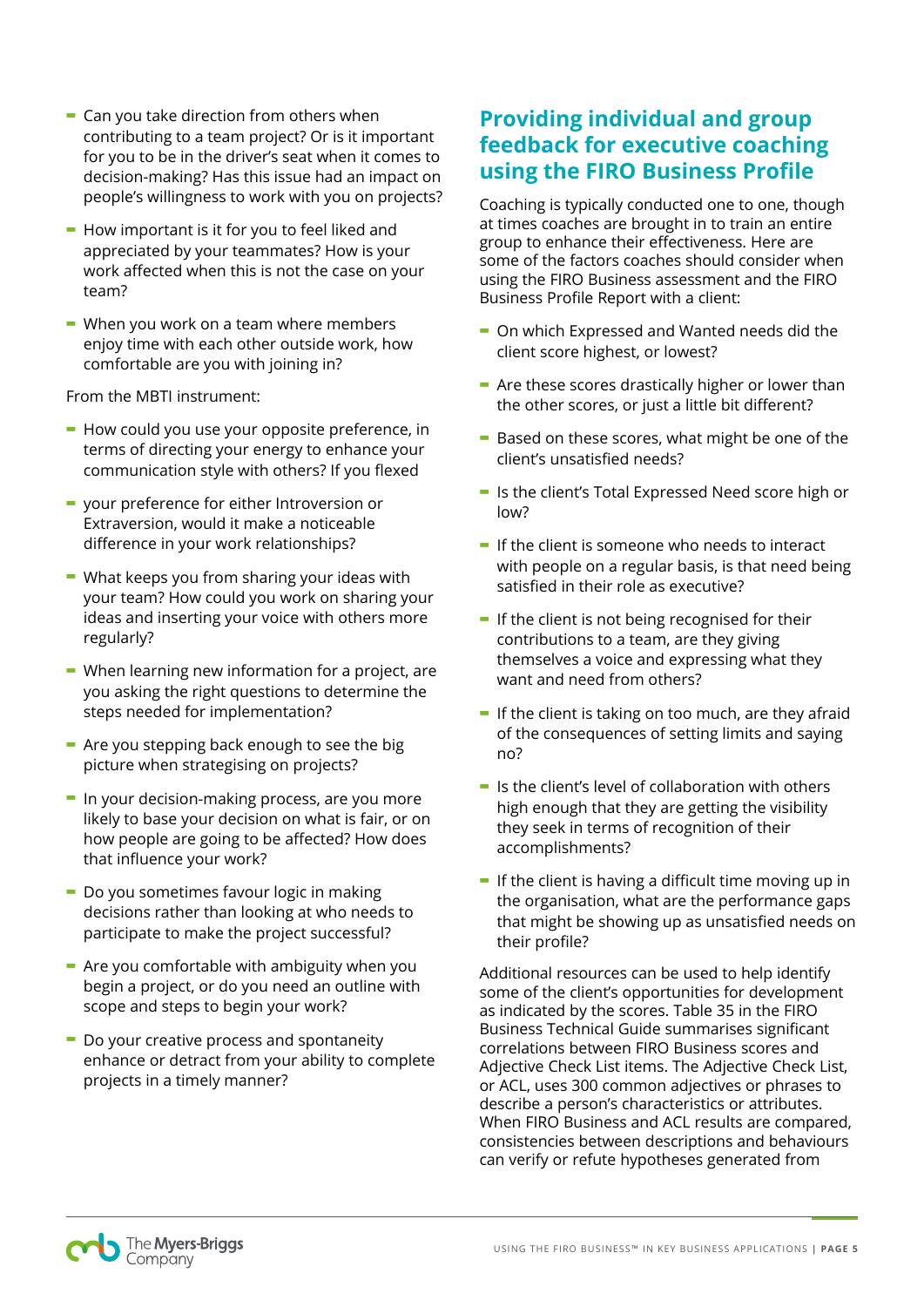an interpretation of a FIRO Business Profile. This comparison can also provide a hint of what the client may be demonstrating to the outside world, as well as managing internally.

## **Suggested exercises for coaches to use with their clients**

Ask your client whether any of the Need scores they received were surprising to them, and why. If they can name a score that surprised them, talk more about how they could more effectively demonstrate their need for this behaviour from others, or accept it when it is directed towards them. It is possible that they may not even be aware of what they are putting out to others in this area; the insight derived from this conversation could prove to be invaluable in their interpersonal relationships.

Take a look at your client's highest percentile score on either an Expressed or Wanted need. Ask them to think of one thing they could do differently to satisfy this need through channels other than work.

# **Applications for teambuilding**

The FIRO-B instrument was created to aid in the formation of productive and effective teams. With the FIRO Business instrument, the FIRO model's original utility can be expanded by looking at what an individual needs to be a successful team contributor. Most of people's interactions with others are influenced and informed by whether they think the other person is an ally or is presenting a hurdle. If clients understand work relationships as being transactional, they can use their results from the FIRO Business instrument to examine what they are giving to others, as well as what they are receiving from them. When these elements are in balance, and clients feel that what they are giving is being appropriately recognised and what they are receiving is sufficiently rewarding, then a behaviour within that need category (Involvement, Influence or Connection) is deemed consistent with one that will meet their needs. For team members, part of contributing to the team's success is understanding both what they bring to the table, and what the team needs from them, and balancing those two elements appropriately.

When people's needs are being met on a team, they engage, contribute, collaborate and produce

When people's needs are being met on a team, they engage, contribute, collaborate and produce. When their needs are unsatisfied, they withdraw, complain, procrastinate and sabotage. If we look at the needs for Involvement, Influence and Connection across a team, we can begin to understand the story the data tell us about team synergy, gaps, productivity and relationships.

# **The FIRO Business and MBTI instruments – how they complement each other**

From a teambuilding standpoint, the FIRO-B and MBTI instruments can be used simultaneously to enhance or improve executive communication, problem-solving, decision-making, project management and connection with others. The MBTI instrument provides information about what the individual brings to a team by describing their preferences and possible areas of proficiency and expertise, as well as possible challenges or shortcomings. Functions pairs can be seen as drivers and motivators in terms of team cohesiveness and communication style.

Using results from the FIRO Business instrument, we can drill down even further to predict how individual styles may or may not mesh together on a team, based on people's interpersonal needs, and what the consequences may be if those needs are not satisfied. As a teambuilding tool, the FIRO Business instrument helps individuals understand the need for complementary alignment of roles and goals across a team, and the possible synergies that may result.

MBTI insights about type can contribute to the dialogue between team members by providing a common language with which to speak about individual needs and preferences. The FIRO Business instrument can take it a step further by identifying unsatisfied needs and interpersonal tensions, and revealing their effect on team performance. An extremely low score on an individual's profile can help uncover potential frustrations and suggest further exploration.

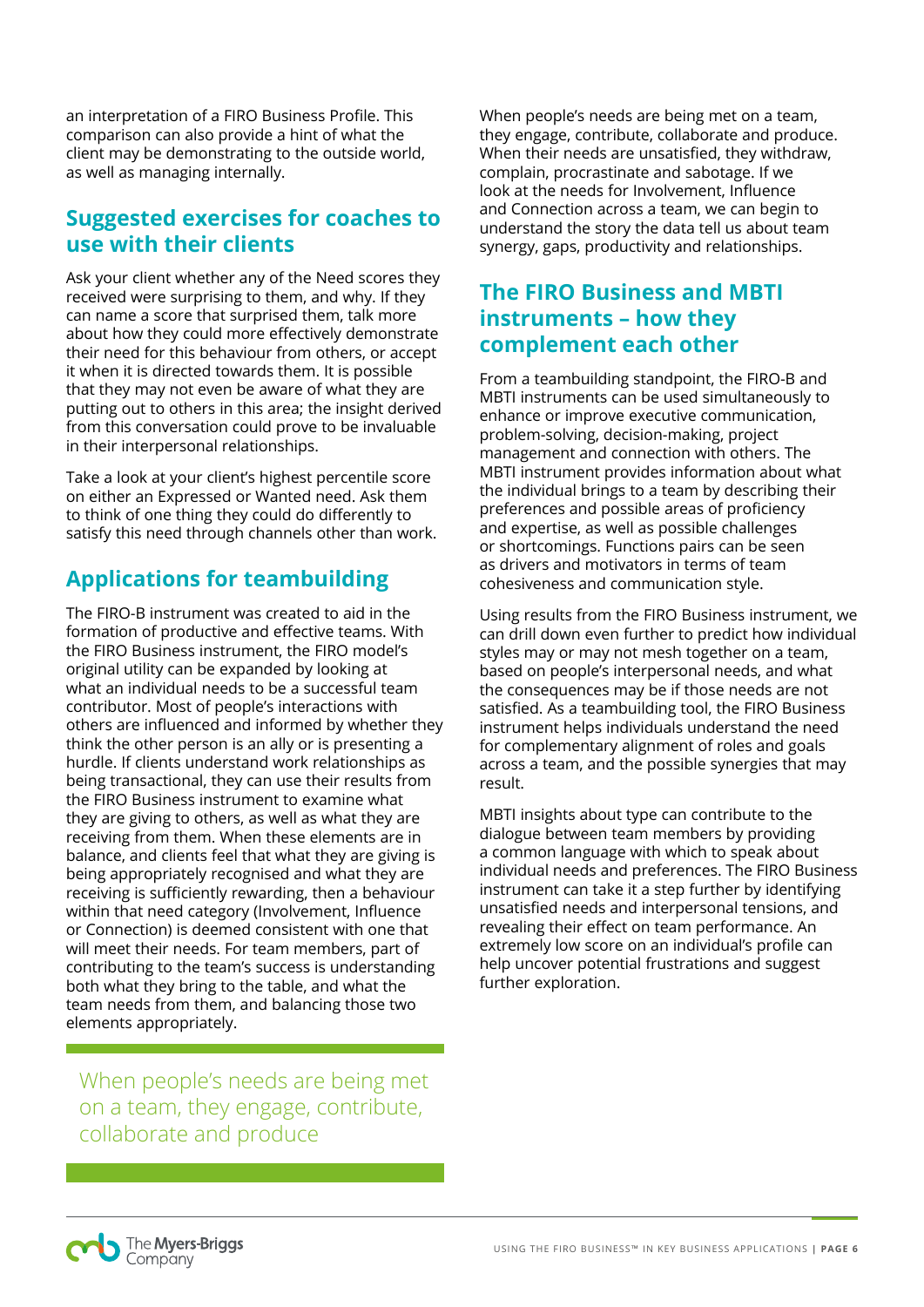# **Providing individual and group feedback for teambuilding using the FIRO Business assessment**

The FIRO Business Profile contains information about an individual's needs as they relate to the needs of others, and provides insight into professional relationships. In addition, the profile outlines how interested the individual is in establishing relationships with coworkers, which directly affects his or her investment in the team.

How individuals express behaviour to others depends on a multitude of variables, including the relevance of that behaviour to overall satisfaction. It is important to note that what individuals express to others can be affected by conditions other than what they might need – for example, expectations of others, work environment and interpersonal expectations, and response to colleagues' needs.

Following the "Introduction" section of the profile are three sections reporting and interpreting scores: "Your Expressed Needs", "Your Wanted Needs", and "Your Total and Overall Scores". Each section demonstrates how much individuals express each need – Involvement, Influence and Connection – to their colleagues, and to what extent they accept all three behaviours from others.

The "Your Expressed Needs" section provides indications about behaviours individuals are likely to demonstrate or initiate when interacting with other members of the team. Information presented in this section can motivate individuals to ask themselves the following kinds of questions:

- **-** How much time and energy am I likely to spend relating to coworkers versus working independently on my own projects?
- **-** Am I likely to be seen as a team player, or as an independent contributor?
- **-** How do I share information with others on the team?
- **-** How much time alone do I need versus time with the team to feel balanced on the job?
- **-** Do I share similar information with everyone, or do I pick and choose my confidantes?
- **-** Am I clear about what I expect from team members and what they expect from me?
- **-** Are my behaviour and communication style on the team consistent most of the time?
- **-** What could I change to be more successful on the team?
- **-** How could I stretch myself and learn how to express the best parts of myself to my teammates?

The "Your Wanted Needs" section provides indications about behaviours individuals are likely to want others to demonstrate or initiate towards them. When wanted needs are unfulfilled, it may become an opportunity for individuals to contemplate their role in why those needs may not be understood by others. Information presented in this section can motivate individuals to ask themselves the following kinds of questions:

- **-** Am I satisfied with my level of involvement on team projects?
- **-** Do I have the appropriate information to perform well in my role?
- **-** Do teammates share their appreciation of my contribution to overall team performance?
- **-** Am I comfortable with how much influence I have on the team?
- **-** Do I want a more 'hands-on' style than my manager or supervisor?
- **-** Do teammates provide encouragement and support during difficult times when I need it?
- **-** Do I enjoy getting to know others in the office, or do I prefer more business-like relationships?

The last section of the profile, "Your Total and Overall Scores", describes the level of interpersonal interaction and involvement individuals need from others to be satisfied. Information presented in this section can motivate individuals to ask themselves the following kinds of questions:

- **-** Am I getting enough time alone to finish my work, or am I too often pulled into conversations or meetings that consume my energy?
- **-** Do I enjoy collaborating with others on projects, or do I prefer work that requires only my input?
- **-** Does the organisation provide enough structure to help me understand what I need to do to perform successfully?
- **-** Do I understand what needs to be done to make an impact on the team?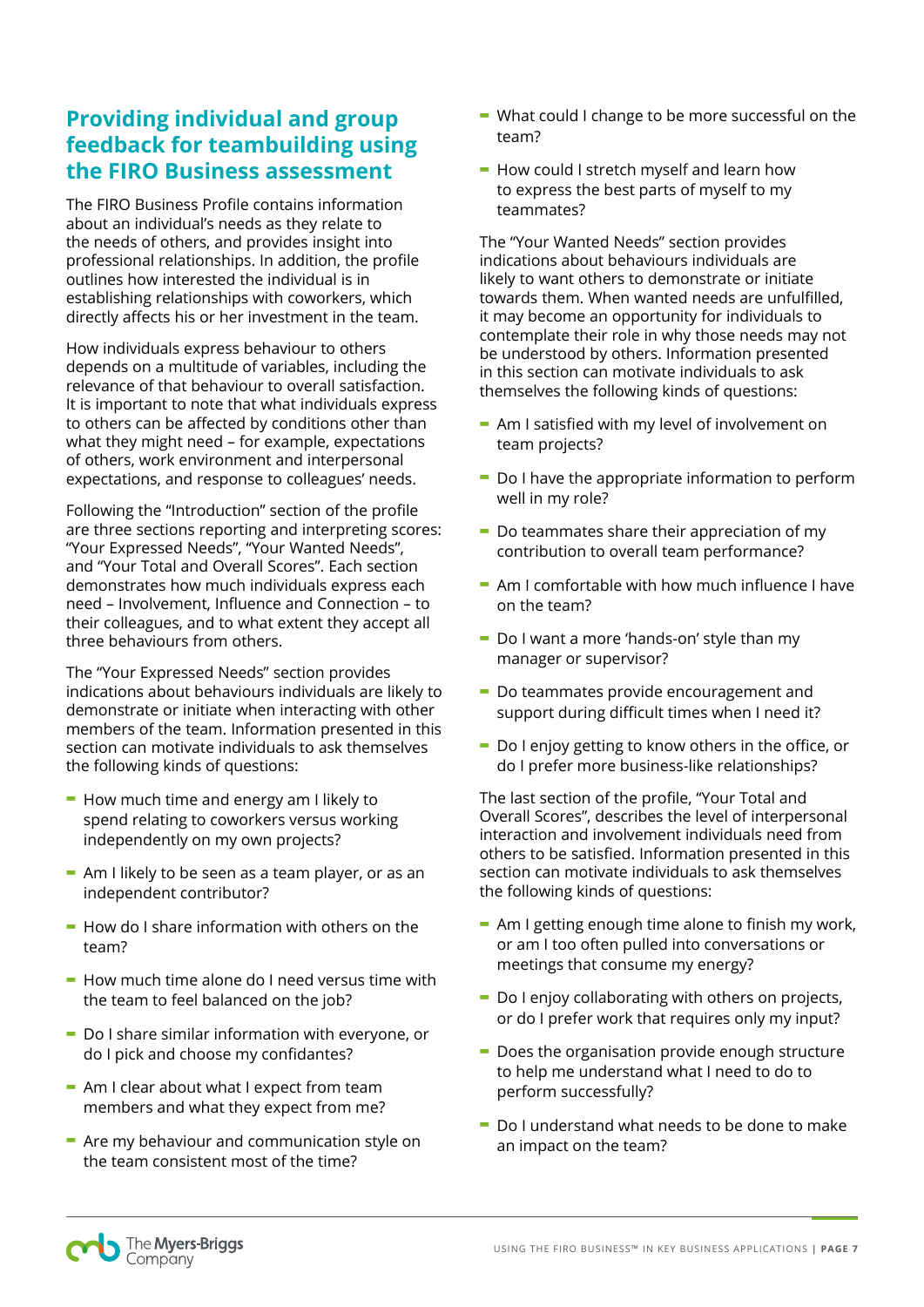- **-** Do I feel comfortable when other colleagues seem to share close personal friendships?
- **-** Is work another place to go where I enjoy the company of my colleagues?

These questions can help individuals begin a dialogue with their team regarding what story the data from the FIRO Business Profile are telling. If the team is performing well and has reached a high level of productivity, answering these questions will be easier than if the team is not working effectively.

# **Suggested exercise for coaches to use with their client**

Ask your client to examine the percentile scores and interpretive categories of members of their team before meeting with the team collectively. Are they similar across the board, or different? If they are similar, ask the client what sorts of things tend to cause team members to become irritated with each other to the point that it becomes a distraction. Often when the majority of people on the team desire the same behaviour, that is, they score high on the same wanted need (say, Wanted Involvement), that leaves only a few team members to do most of the work to fulfill this need. This is especially pronounced when, of those, only one or two score high on the corresponding expressed need (in this case, Expressed Involvement). In such cases the client should ask their fellow team members for ideas on how to share the load of meeting each other's needs more equally.

On the other hand, if the percentile scores are generally in the low range, the client should explore whether this is an unsatisfied need, or an area on which the team does not need to pay a great deal of attention.

# **Applications for conflict management**

The Harvard Negotiation Project has produced books such as Getting to Yes (Fisher & Fry, 1983) and Difficult Conversations (Stone, Patton & Heen, 1999) that address the degree to which conflict can be a roadblock in a work environment. An executive can be an intelligent, hardworking team player, but if they lack the ability to successfully address, manage and resolve conflict situations, their development will be stalled. We know that conflict is an integral part of our everyday personal and professional lives, yet many people avoid or deny the need to manage it directly.

Individuals can use the FIRO Business model to expand their perception of the way they manage conflict. Most often people enter into a conflict with another person because they do not feel heard, feel frustrated, are in a power struggle or are not getting what they need from that person. The FIRO Business Profile addresses these and other topics in terms of individuals' needs for Involvement, Influence and Connection. Here are some examples of questions individuals may want to ask themselves when using the profile results to manage conflict:

#### **- Involvement**

Are there times when I feel left out of the loop and my feelings are hurt and I feel frustrated? Do I know who needs to be included in projects to cover all my bases? Do I feel defensive at times when I am denied information shared by others in the office?

#### **- Influence**

Do I ever take the stance of "My way or the highway"? Are people afraid to share their ideas with me for fear of what my reaction will be? Do I state what I am thinking or feeling even if it opposes the general consensus?

#### **- Connection**

Do I need to feel that others agree with me or enjoy working with me? Is it difficult to collaborate with someone who I know does not enjoy working with me? When I disagree with other people's ideas, am I reluctant to share this with them at the risk of losing their friendship?

The FIRO Business Profile provides individuals with an understanding of their approach to managing conflict, and helps come up with strategies they can use in working through conflict with others. When they think about their results on the profile, they can use them to determine how they might answer the following questions:

- **-** How (if at all) do I use empathy and understanding while negotiating with another person? Do I look for commonalities?
- **-** How do I exert power when negotiating with others?
- **-** How could I stretch myself to be more effective when negotiating with others?
- **-** How do I create trust between myself and the opposing party?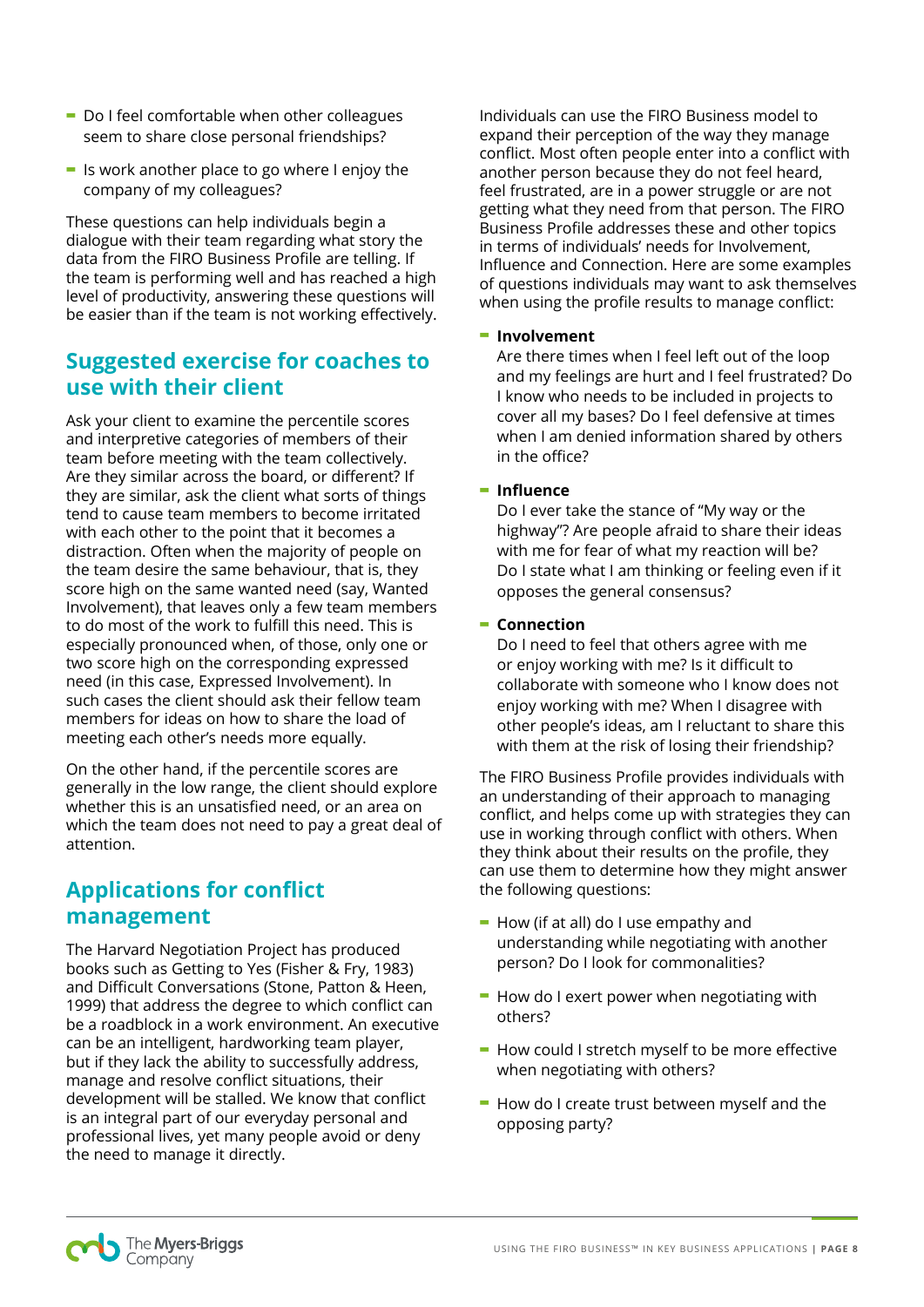- **-** Do I take time to show that I understand and care about the other person's feelings?
- **-** Is my approach to negotiating fair, or do I sometimes rush to closure to reach an agreement?
- **-** Am I an advocate for my own needs during conflict?

# **The FIRO Business and MBTI instruments – how they complement each other**

One of the most common reasons people use the MBTI instrument to deal with conflict situations is that it provides a benign and common language with which to address personal similarities and differences. The FIRO Business instrument examines people's needs during a conflict – their highestscoring expressed and wanted needs are likely to be the needs they pay attention to first during a conflict situation. We can hypothesise that if they have the self-awareness to know from the beginning how to enter into a conflict situation based on keeping themselves calm and approachable, a favorable outcome is obtainable.

Using the FIRO Business and MBTI instruments simultaneously provides a more complete data set from which to understand what is happening during a conflict on an interpersonal level, and what this will look like in terms of behaviour. When people understand their general approach to relationships, they can better determine what they need in order to be open to resolving a conflict.

Based on MBTI type theory, it is understood that the way individuals are likely to respond to conflict is indicated by their function pair (the middle two letters of their four-letter type). Let's examine how we might hypothesise an approach to conflict based on each function pair by type:

#### **- STs (Sensing Thinking types)**

STs may approach conflict by providing details about what happened, and the logic of why the conflict does or doesn't make sense to them. They believe the conflict should be resolved based on what has been proven and what is right or fair. This approach does not always take into account how people may feel about the conflict. STs provide detailed analysis during a conflict that forces people to be specific about their thoughts and ideas.

## **- NTs (Intuitive Thinking types)**

NTs tend to be rather competitive in conflict situations. They believe strongly in the importance of being competent; anyone whom they deem to be incompetent will lose credibility in a negotiation or discussion. NTs tend to be blunt and direct, and seem to be more concerned about being right than hearing other's perspectives. NTs try to look at the big picture during a conflict and are eager to get to the bottom line of the situation.

## **- NFs (Intuitive Feeling types)**

NFs may try to avoid conflict, as it causes them great discomfort when someone is upset or frustrated with them. They often feel they have let the other person down and feel responsible, even when the responsibility does not fall on them. They want everyone to get along and prefer a win-win approach to conflict. NFs are great at trying to get people to be on the same page and collaborate. They can defuse tension by reminding people that they are on the same team and ultimately need to reach a consensus.

## **- SFs (Sensing Feeling types)**

SFs often prefer a step-by-step approach to managing a conflict and want the end results to benefit people. They are willing to get involved in the unpleasantness of conflict if it ultimately serves to make things better for others. Though they may not always speak up about how they feel and may get their feelings hurt, they can be tenacious in their commitment to making sure people get what they need. They tend to consider the minutiae of what people might need to feel satisfied.

An understanding of MBTI type can provide insight into individuals' behaviour in conflict. The FIRO Business assessment enhances that insight by providing current information about how they are feeling and what their needs are now. As individuals consider the significance of their function pair in conflict situations, here are some examples of questions they might ask themselves as they reflect on their FIRO Business Profile:

- **-** Do I need time to myself to think about what I am feeling?
- **-** Is this an issue of 'winning' or power over the other person?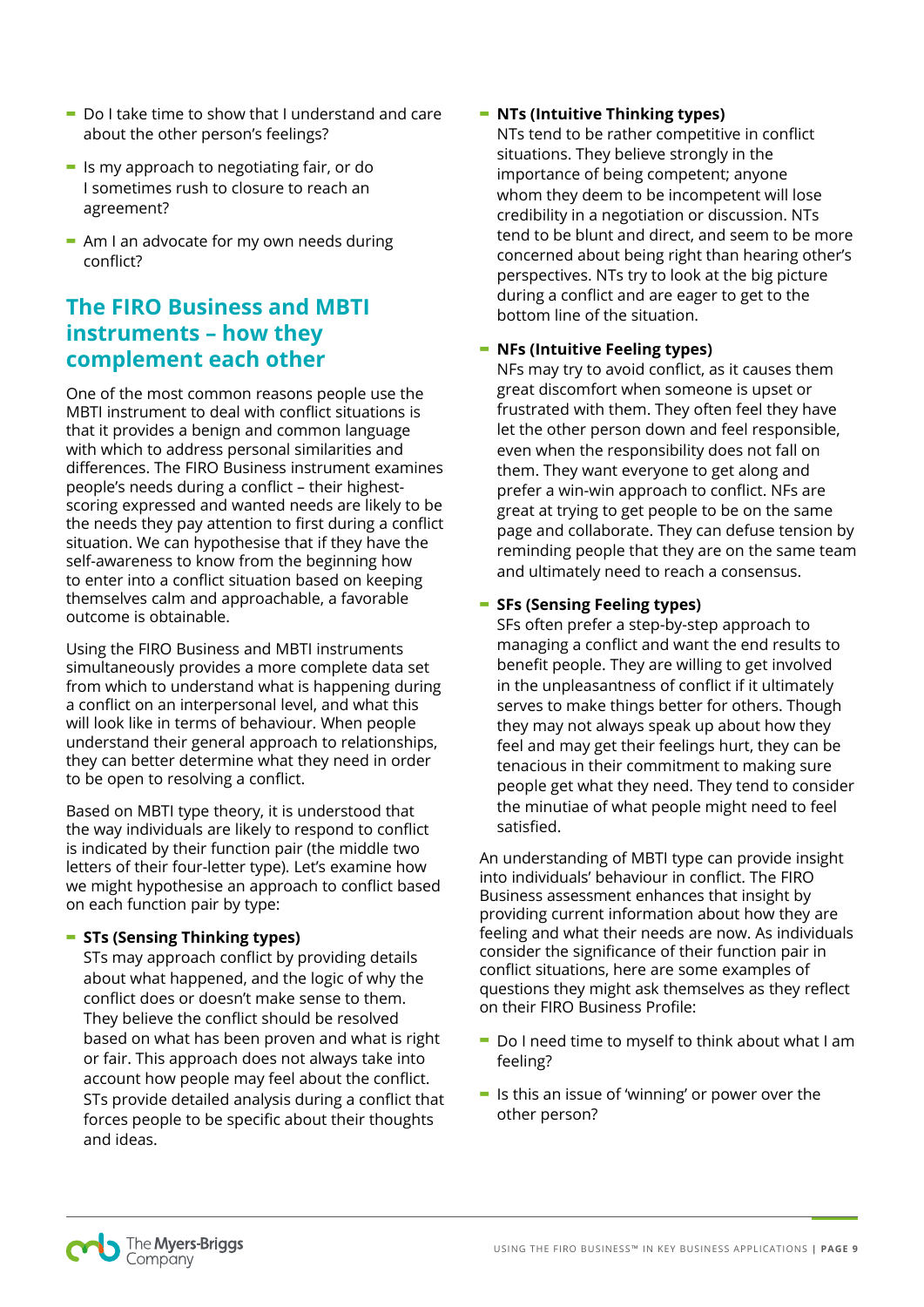- **-** Am I concerned about the state of my relationships with the other people involved? Are my relationships with the other people involved at risk?
- **-** If I take a stand, will someone be disappointed or hurt?
- **-** Do I want to take responsibility for making a decision or suggestion?
- **-** Do I feel secure enough to volunteer my ideas during the negotiation process?

By examining their data on the FIRO Business Profile, individuals will be better prepared to answer all of these questions.

# **Providing individual and group feedback for conflict management using the FIRO Business Assessment and Profile**

The best way for individuals to understand their behaviour during conflict is to examine the need they tend to satisfy first in a relationship. Here's how they can use FIRO Business Profile results to understand their conflict approach:

#### **- For individuals whose highest-scoring need is Involvement**

You will want to be in the know about news, projects, and processes. If people neglect to share such information with you, you will tend to find it off-putting and upsetting. In order to feel satisfied with your level of involvement during a conflict, tell the other parties the kind of information you need to know and how much contact you will be expecting from them. Be clear and specific about your intentions to communicate with them as well as the amount and kind of communication you are expecting from them.

## **- For individuals whose highest-scoring need is Influence**

Think about the hierarchies that may exist in your relationships with other people involved in the conflict. The way you understand your position of power in relation to them will determine your level of comfort in being diplomatic or agreeable. Keep in mind your end goal and try to listen to the goals of others and what they may need from you. You may be able to get buy-in from others by providing them with what they need first. Though this may feel like 'giving in', it is actually a smart negotiating move.

## **- For individuals whose highest-scoring need is Connection**

Think about the importance of your relationships with those people involved in the conflict. If you trust them and have a solid appreciation for how they perceive you, you may feel more comfortable asserting what you need for yourself during a conflict. If you do not share with them what you need or are looking for as a part of the negotiation, remind yourself how you will feel afterwards if you do not advocate for yourself. While it may seem noble to be the one to sacrifice for the sake of others, excess sacrifice can leave you feeling frustrated and resentful.

# **Suggested exercise for coaches to use with their clients**

If you are working with a team or other group, have individual members identify their highest-scoring need on their FIRO Business Profile and then talk about how that might inform or influence their willingness to compromise, or arrive at an agreeable solution in a conflict situation. They should also review their lowest-scoring need on the profile and think about how they would approach conflict differently if that were their highest and most important need to satisfy first. How would that change their perspective? How would their approach and behaviour change?

FIRO Business creates more manageable scenarios in which to be successful

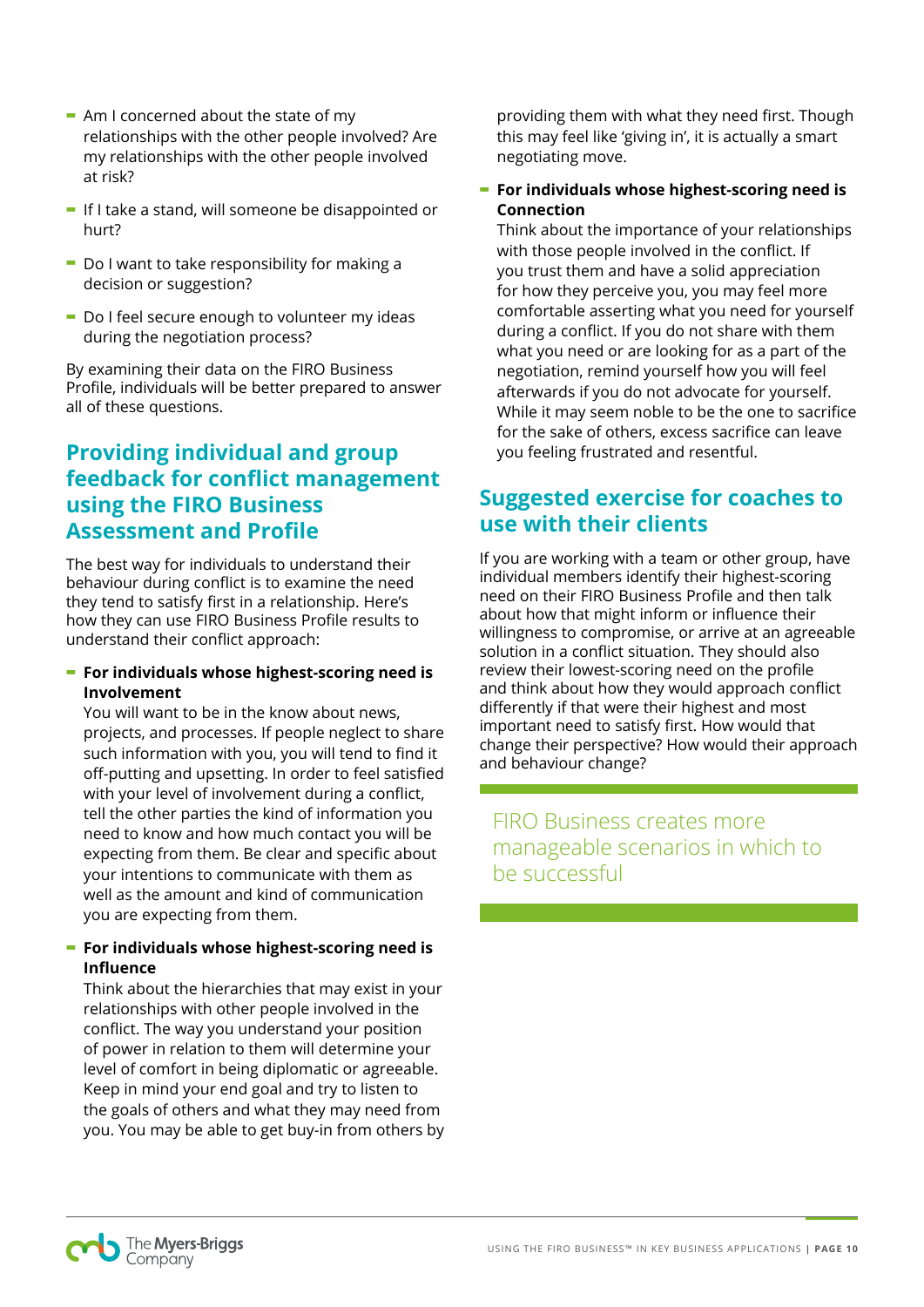# **Conclusion**

The FIRO Business assessment and its companion reports – the FIRO Business Profile and the FIRO Business Leadership Report – provide valuable information about interpersonal needs for involvement, influence, and connection. Individuals can use the information presented to examine their overall needs and how these impact the way they behave with others for the key business applications discussed above – leadership development, executive coaching, teambuilding and conflict management. They can also use insights gained from the FIRO Business assessment to complement insights gained from the MBTI assessment for a more complete picture of another individual or team. If they can understand more about their relationships and what they want from them, they can position themselves to be more involved in getting their needs met.

What the FIRO Business line of products offers individuals is greater self-awareness and insight. Need scores tell, for example, the story of how much involvement they want with others, whether or not they need to have influence over others to feel important, and the extent and level of connection they need in order to feel present and engaged in their work.

The FIRO Business Profile can help them take steps towards creating more manageable scenarios in which to be successful. Furthermore, it can help them create strategies based on leadership, coaching, teambuilding or conflict applications that challenge them to pay attention to their needs in the moment – specifically, relating to coworkers, managers and direct reports; handling negotiation and conflict; making decisions; and setting priorities. This is the 'presence' Peter Senge speaks about of executives who have had a wildly successful career – they pay attention to who they are and what they need, and are engaged in their everyday interactions at a level that makes all the difference.